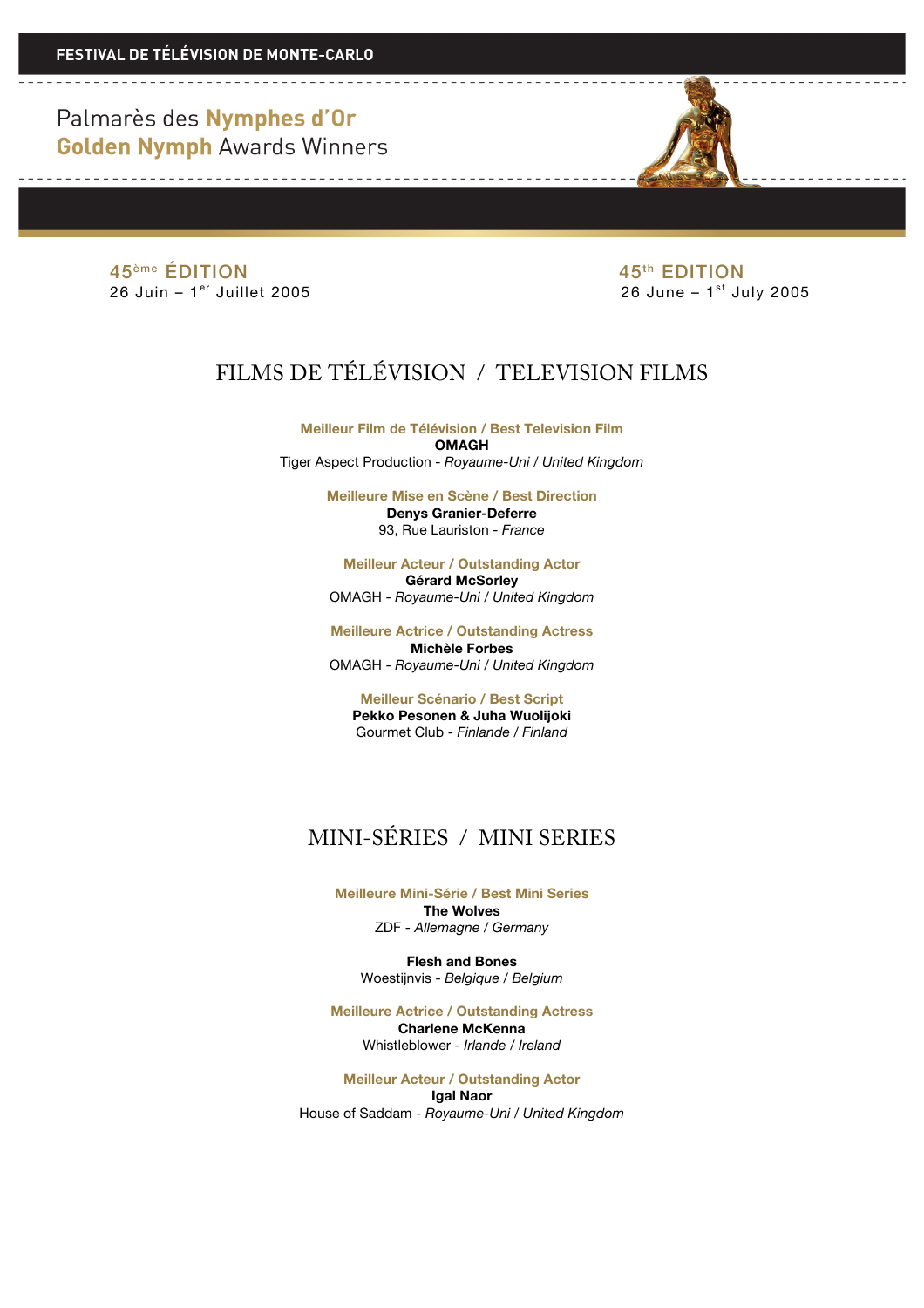------------------------------------



## ACTUALITÉS / NEWS

**Meilleurs Grands Reportages d'Actualités / Best News Documentaries Prostitution Behind the Veil** Cosmo Doc APS - *Danemark / Denmark*

> **A Clandestine Crossing of the Seas** France 2 - *France*

**Meilleur Reportage du Journal Télévisé / Best TV News Item Sky New, Dirty Blood : China's AIDS Crisis** Sky News - *Royaume-Uni / United Kingdom*

**Meilleur Programme d'Actualités 24 heures/24 / Best 24-Hour News programme**

**ITN – Beslan School Seige** ITN News 24 - *Royaume-Uni / United Kingdom*

#### SÉRIES TV / TV SERIES COMÉDIE / COMEDY

**Meilleur Producteur International / Outstanding International Producer Mitchell Hurwitz, Ron Howard, Brian Grazer, David Nevins** Arrested Development

> **Meilleure Actrice / Outstanding Actress Mélanie Doutey**

Clara Sheller

**Meilleur Acteur / Outstanding Actor Paul Whitehouse Help** 

**Meilleur Producteur Européen / Outstanding European Producer Jane Berthoud, Sophie Clarke-Jervoise Help**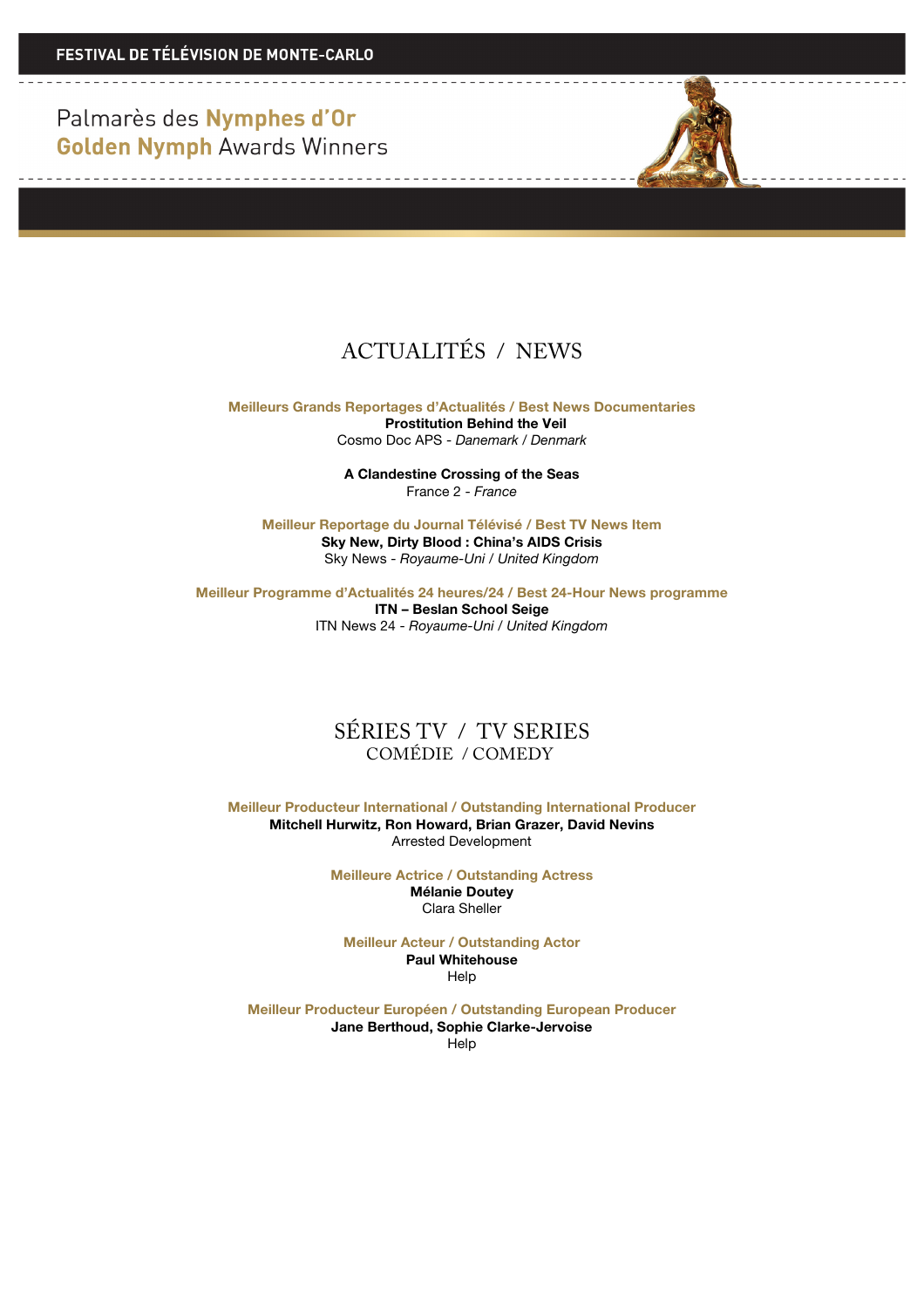

**Meilleur Producteur International / Outstanding International Producer Sven Clausen** The Eagle

> **Meilleure Actrice / Outstanding Actress Caroline Quentin** Life Begins

**Meilleur Acteur / Outstanding Actor Michael C.Hall** Six Feet Under

**Meilleur Producteur Européen / Outstanding European Producer Nicola Shindler, Ann Harrisson-Bxter, Bill Gallagher** Conviction

#### PRIX DE L'AUDIENCE TV INTERNATIONALE INTERNATIONAL TV AUDIENCE AWARDS

**Meilleure Série TV 'Dramatique' / Best Drama TV Series House** - *États-Unis d'Amérique / USA*

**Meilleure Série TV 'Comédie' / Best Comedy TV Series Desperate Housewives** - *États-Unis d'Amérique / USA A*

**Meilleur Telenovelas - Soap Operas / Best Telenovelas - Soap Operas The Bold and the Beautiful** - *États-Unis d'Amérique / USA*